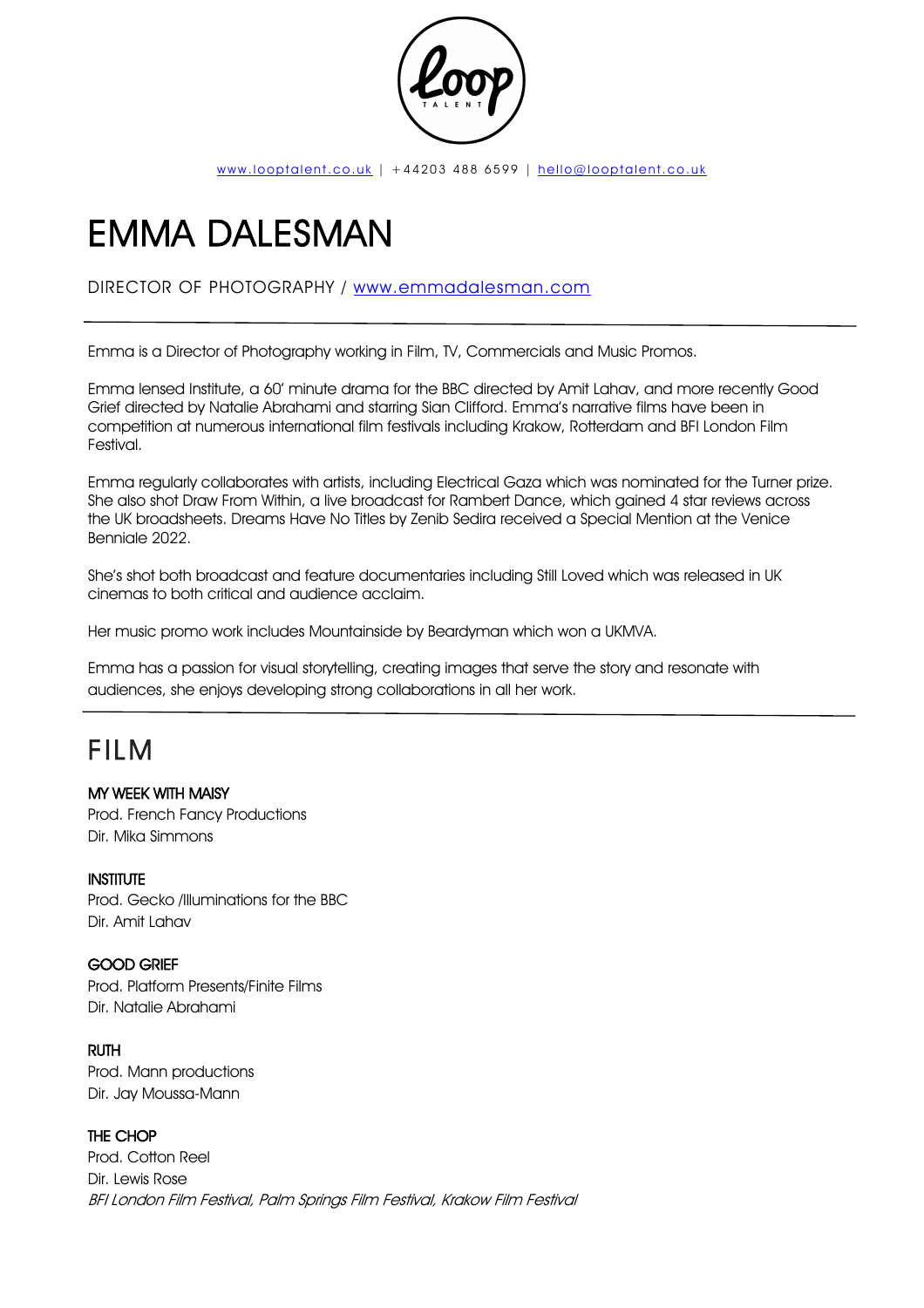

#### **SORROW**

Prod. Ragged Crow Dir. Sam Edwards

# THE STORYTELLER

Prod. Emanuel Pictures Dir. Alex Emanuel Africa International Film festival, London Short film festival

### **SYSTEM**

Prod. Pins and Needles Dir. Cecilia Stenbom Aesthetica, Underwire Film festivals, LSFF, Glasgow film festival

#### IN WAITING

Prod. Pins and Needles Dir. Cecilia Stenbom London short film festival

#### **TORTOISE**

Prod. NFTS Dir. Jae-Ha Myung

#### THEM BRUTES

Prod. NFTS Dir. Janis Nords

# THICKER THAN WATER

Prod. NFTS Dir Robert McKillop Nominated: Kodak Cinematography Competition

# ART / EXPERIMENTAL

#### APPEARANCE

Prod. Oxford Museum of Modern Art, UCL, Paula Cooper Gallery Artist. Carey Young

#### DREAMS HAVE NO TITLES

Artist. Zineb Sedira Venice Biennale: Special Mention

**AFTERIMAGES** Artist. Daria Martin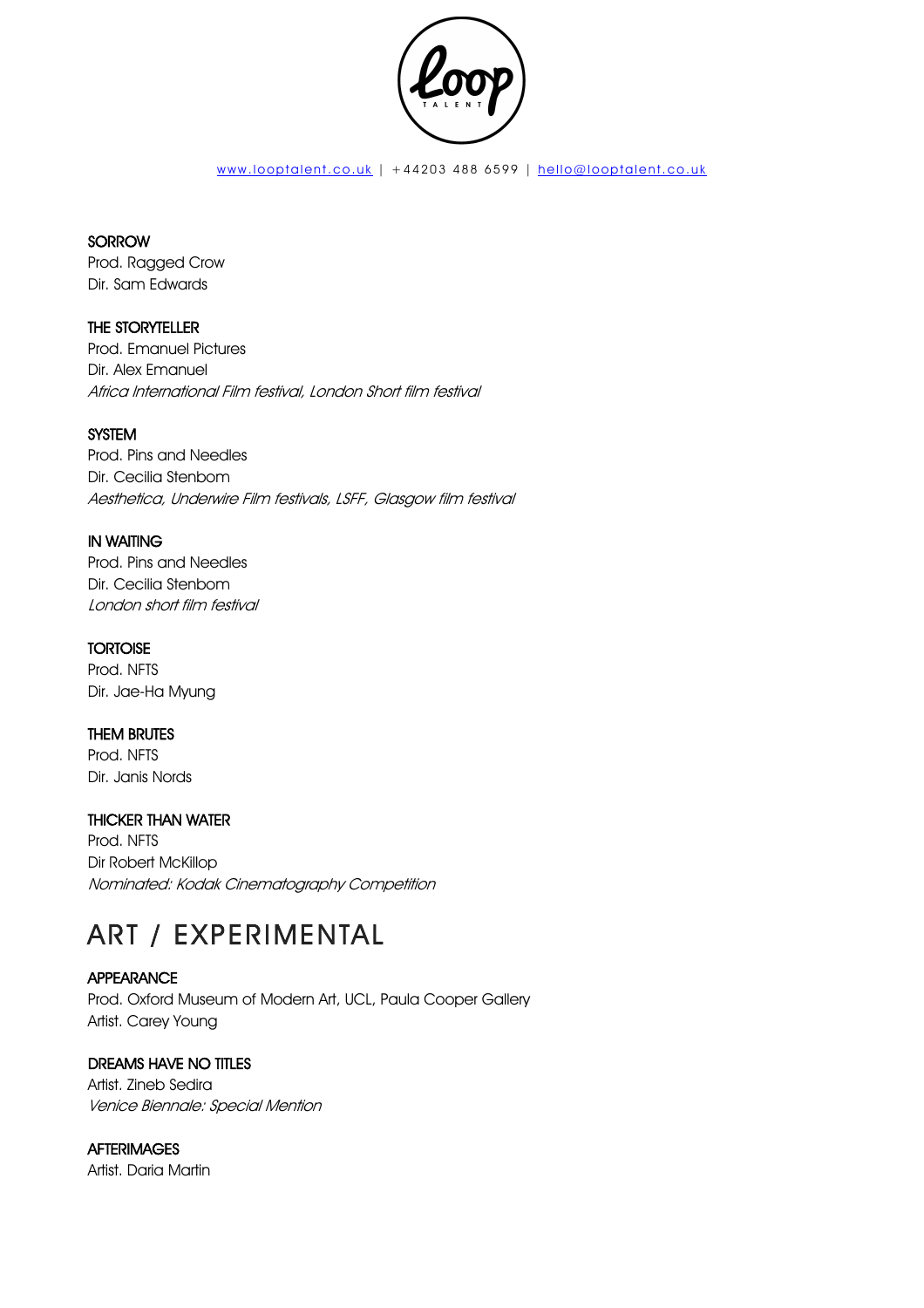

#### **JITTERBUG**

Prod. Artangel Dir. Ayo Akingbade

#### DRAW FROM WITHIN

Prod. Rambert Contemporary Dance Dir. Wim Vandekeybus Dance Film - 75min Live Broadcast - 4 star reviews from Telegraph, Guardian, Times + New York Times.

#### ELECTRICAL GAZA

Prod. IWM Artist. Rosalind Nashashibi Turner prize Nominated, International Film Festival Rotterdam 2016, Imperial War Museum, 16mm

#### TREMBLE TREMBLE

Prod. Venice Biennale Artist. Jesse Jones Irish Pavillion Venice Biennale

#### FEZ – THE ROYAL SCENT

Prod. Spike Island Artist. Anya Lewin John Hansard Gallery

#### SHAKEN

Prod. Random Acts Artist. Cat Auburn Random Acts Screened on Ch4

#### **TRICKSTER**

Artist. Tessa Power Dir. Tessa Power Experimental film, BFI London Film Festival, Aesthetica Film Festival

#### VIVIAN'S GARDEN

**Documentary** Artist. Rosalind Nashashibi Turner prize Nominated

#### THEATRE OF THE TENDER & AT THE THRESHOLD

Prod. Punderson Gardens Artist. Daria Martin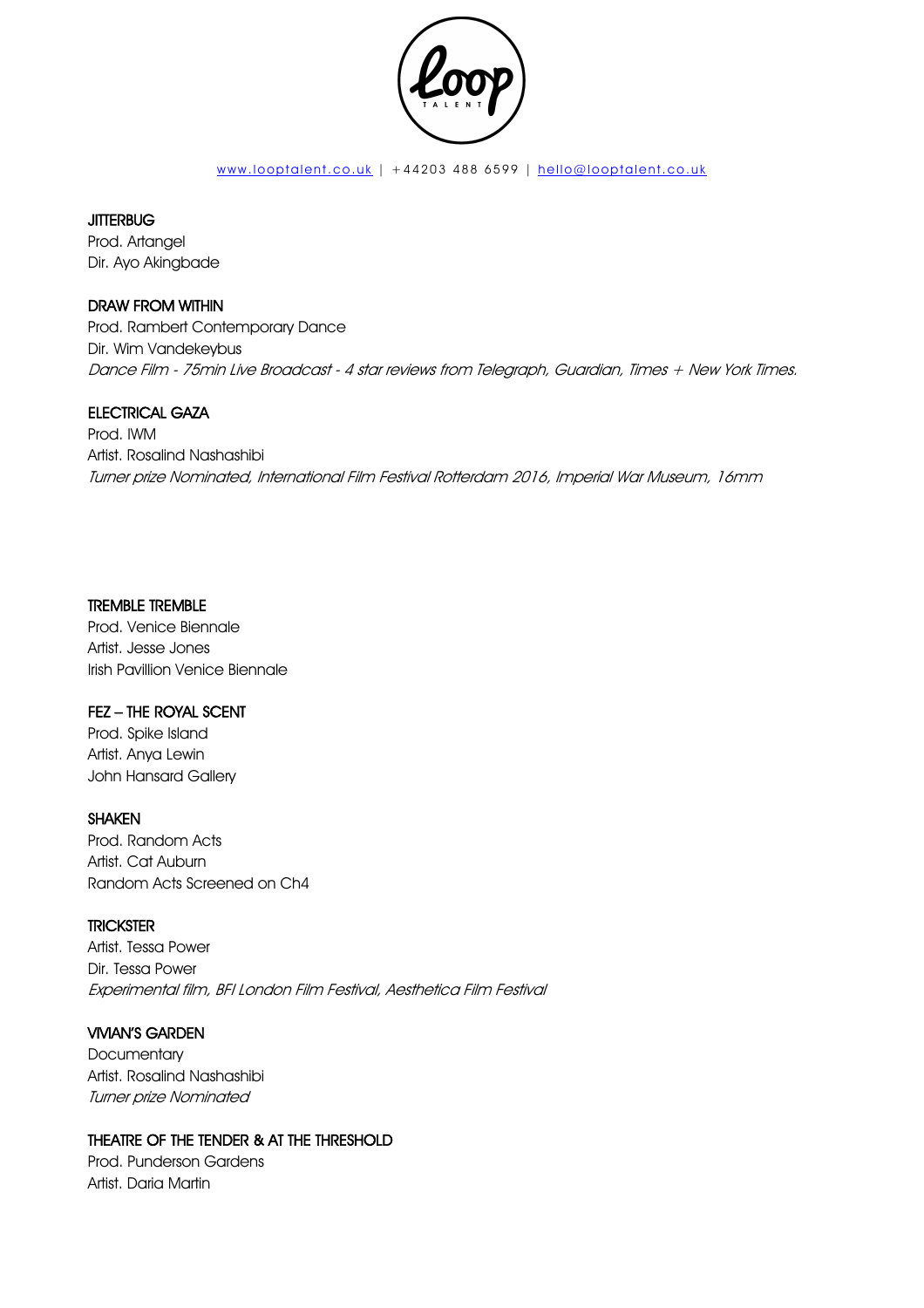

# DOCUMENTARY

# MY EXTINCTION

Prod. Little By Little Films Dir. Lyndsey Dryden

# UNDERMINE

Prod. FLAMIN/Arts Council Dir. Rebecca Birch Feature Documentary

# SO THEY SAY

Prod. Create London Dir. Ayo Akingbade

### ITF FILMS

Prod. Fat Rat Films Dir. Gemma Atkinson/Fred Grace Series of Short documentaries about transport union workers

# STILL LOVED

Prod. Studio of the North / Big Buddha Dir. Debbie Howard Feature Lenath Documentary

# HIP HOP HIJABIS

Prod. Faction Films Dir. Mette Reitzel 30min Documentary screened on Al-Jazeera

# DIRECTORS / COMMERCIALS

Ed Edwards: Curzon - Curse For Curzon, Buster - Morning Rush/Sink Life, Viasat - Christmas Jae Ha Myung: FDA - Last Cinema John Palmer: Jobsite - The Advantage Winner Shorty award B2B Tom Brown: Currys PC World - '1 in 10' Tom Simmons: Huawei - City Run

# DIRECTORS / MUSIC PROMO

Adam & Joe Horton: Tempa-T - 'Say it Right Now' Ed Edwards: Daisy - 'Baby get me a Gun' Harry Dwyer: Tara McDonald Ft. Zaho - 'Shooting Star'